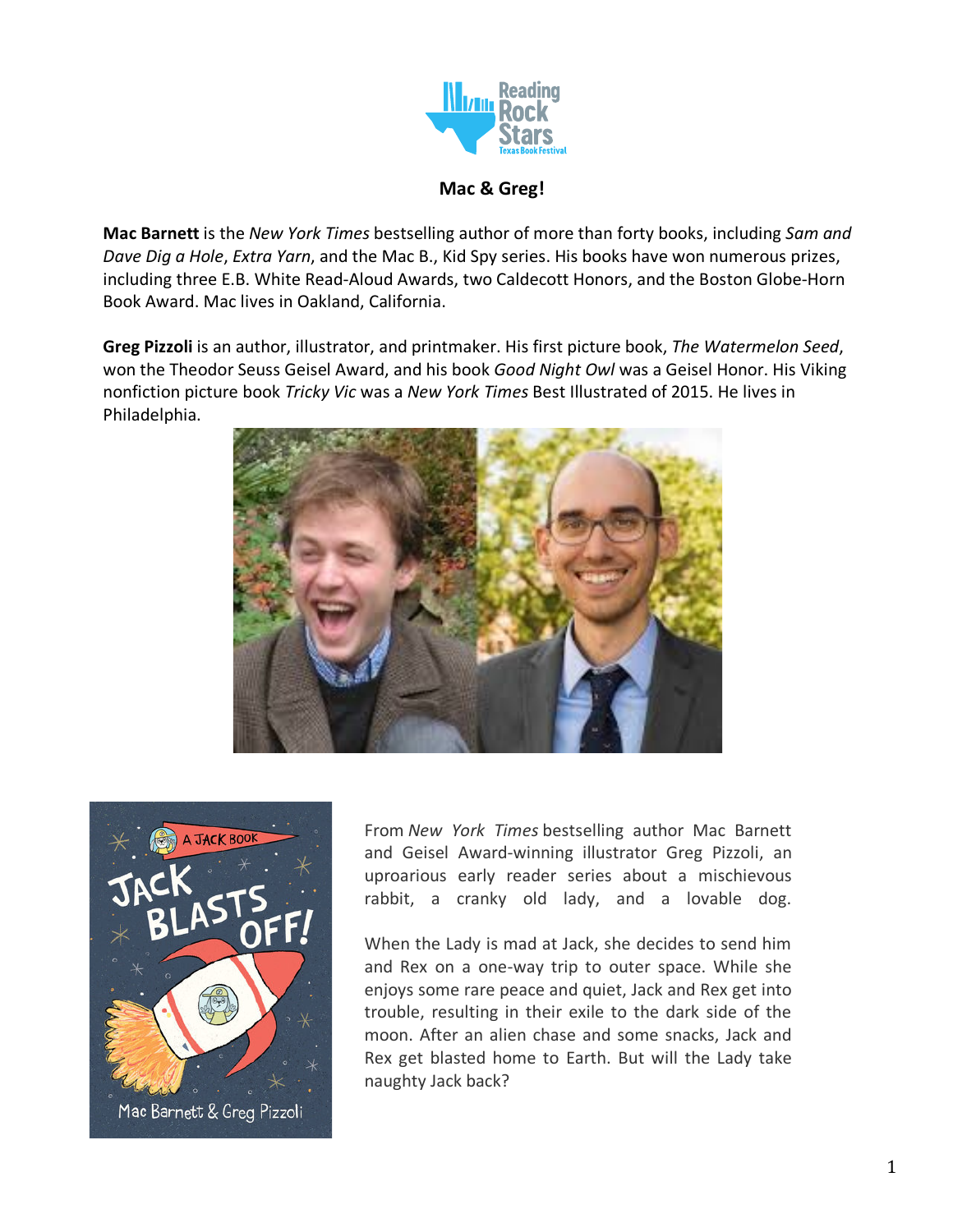## **RRS connection to TEKS (PK-1st grade): Please refer to TEKS for English Language Arts and Reading:**

- *Comprehension skills*
- *Response skills*
- *Author's purpose and craft*
- *Composition I: listening, speaking, reading, writing, and thinking using multiple texts--writing process.*
- *Composition II: listening, speaking, reading, writing, and thinking using multiple texts--genres.*
- *Inquiry and research*

#### **Vocabulary:**

- outer space
- sun
- space shuttle
- extraterrestrial
- moon
- crash!
- best friends sharing snacks
- tools
- blast off!
- Earth
- art
- baking

### **Pre-reading engagement:**

- What does an author do? Think about the title of the book? What does it tell us about the story?
- What do you think the story is about?
- What does an illustrator do?
- Look at the artwork. What do you see? How does the artwork make you feel?
- Learn a little information about Mac and Greg.
- Ask your librarian to help you find more information about outer space, what would you like to learn about outer space?

# **While/ post reading engagement:**

- Describe Jack and Rex. Describe Lady, why is she mad? How do you think that Jack and Rex feel?
- Lady feels mad, what can she do to feel better?
- Jack and Rex look scared, what can they do to feel better?
- Jack and Rex meet Zip in outer space. Describe Zip. Make a drawing of Zip and the crash. You can add Jack and Rex helping Zip.
- What's your favorite snack? Do you like to share your snack?
- Why is Zip mad? What can he do to feel better?
- What do you think will happen next? Where do Jack and Rex go? What do they find?
- Will Jack and Rex stay on the moon?
- Jack, Rex, and Zip are now friends. Make a drawing of your friends.
- Lady is no longer mad. What do you think made her feel better?
- Use playdough to make Earth or make a drawing of Earth.